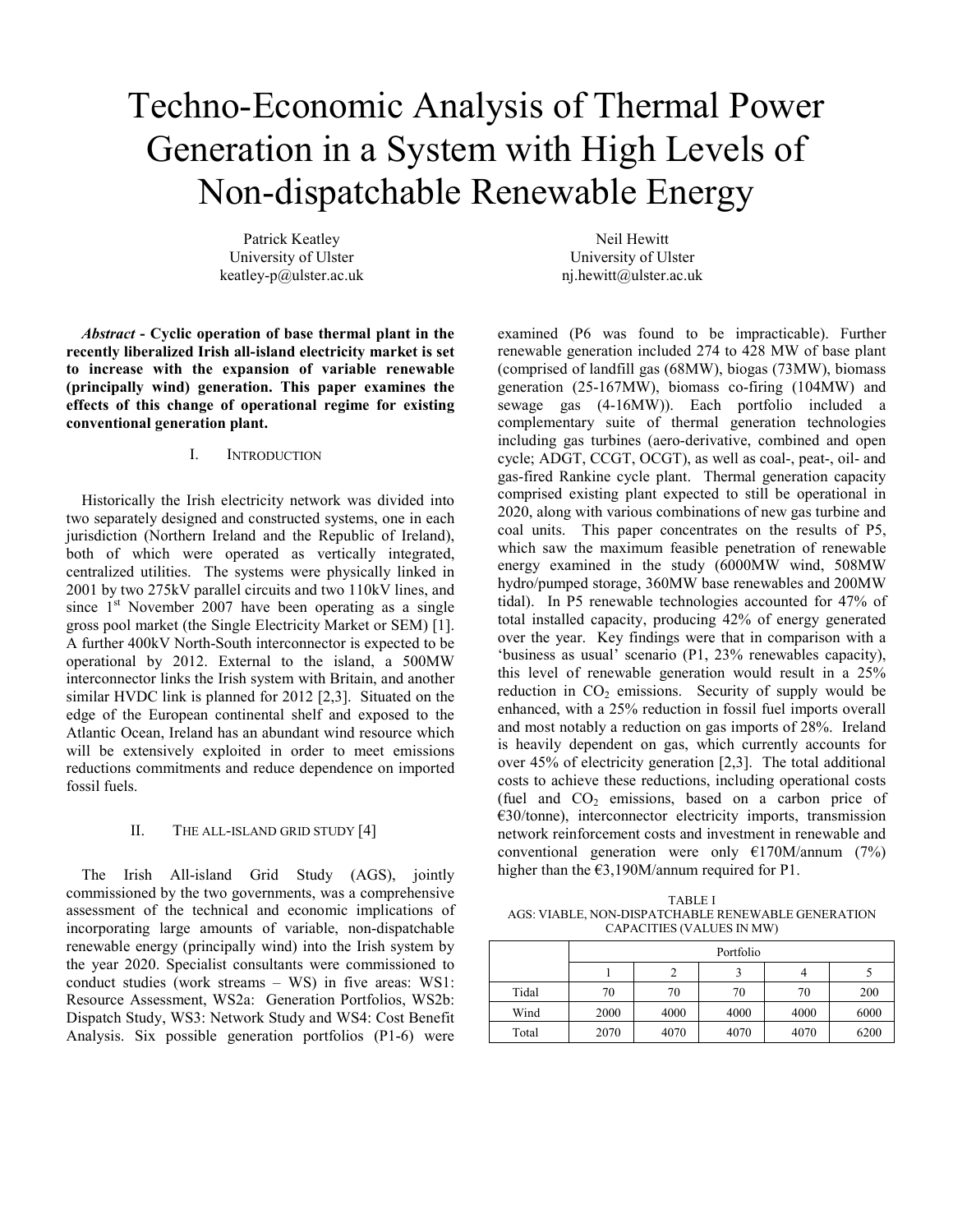AGS was a ground-breaking study, innovative in its scale, incorporation of stochastic dispatch simulation in WS2B, and its minimization of network reinforcement requirements in WS3. It was a high-level analysis of the key aspects of the integration of large amounts of renewable generation into a small, relatively isolated, national power system. However, it also identified areas requiring further research, including technical issues such as increasingly flexible operational regimes for thermal units which currently function as highmerit/base load plant, and the economic implications of altered modes of operation for such units.

## III. THERMAL GENERATION IN IRELAND

Total all-island generation capacity is currently 9932MW (all technologies), comprising 7666MW of thermal generation, 1569MW wind and 697MW of other renewables. Thermal capacity is made up as shown in Table II [2,3]:

TABLE II COMPOSITION OF CURRENT THERMAL GENERATION CAPACITY (VALUES IN MW)

| Cycle    | Rankine |      | <b>Brayton</b> | Combined |     |
|----------|---------|------|----------------|----------|-----|
| Fuel     | Gas/HFO | Coal | Peat           | Gas      | Gas |
| Capacity | 1852    | 1313 | 346            | 833      |     |

1594 MW of heavy fuel oil (HFO) and gas Rankine cycle generation capacity will be decommissioned by 2013, to be replaced by 863MW of combined cycle gas turbine (CCGT) generation. Of the extant base load and mid-merit plant, the units listed in Table III were assumed in AGS to still be operational in 2020.

## IV. BASE LOAD AND CYCLIC OPERATION

Large (>200MW) Rankine cycle steam-electric and CCGT generating units have previously been used as base load in the two Irish power systems, generally operating near maximum capacity in steady state conditions, with very few (typically<10) stop/start cycles per year [5], and annual capacity factors of around 80% [6].

Materials and components were selected to maximize unit lifespan on the basis of their ability to function within a restricted range of high temperature and pressure conditions; by definition, creep (deformation of material over time by high temperature and pressure) conditions [7].

Increased competition engendered by market liberalization, combined with the expanding capacity of variable generation from renewable sources and changes in system load, requires increasingly flexible, cyclic operation of thermal plant (in this paper cyclic operation includes low-load, load-following and on/off cycling, the latter comprising hot, warm and cold restarts, dependant on time offline).

# TABLE III EXTANT MID-MERIT AND BASELOAD PLANT, EXPECTED TO BE OPERATIONAL IN 2020 (VALUES IN MW)

| Unit ID         | Capacity | Cycle       | Fuel     | Age(2008)      |
|-----------------|----------|-------------|----------|----------------|
| AD1             | 258      | Rankine     | Gas      | 28             |
| K1              | 236.6    | Rankine     | Coal/Oil | 26             |
| K <sub>2</sub>  | 236.6    | Rankine     | Coal/Oil | 26             |
| MP1             | 280      | Rankine     | Coal     | 23             |
| MP <sub>2</sub> | 280      | Rankine     | Coal     | 23             |
| MP3             | 280      | Rankine     | Coal     | 23             |
| PBC             | 480      | <b>CCGT</b> | Gas      | 9              |
| ED1             | 117.6    | Rankine     | Peat     | 8              |
| <b>DBP</b>      | 415      | <b>CCGT</b> | Gas      | 6              |
| <b>HNC</b>      | 343      | <b>CCGT</b> | Gas      | 6              |
| <b>B</b> 31     | 251.6    | <b>CCGT</b> | Gas      | 5              |
| <b>B32</b>      | 251.6    | <b>CCGT</b> | Gas      | 5              |
| <b>B10</b>      | 102      | <b>CCGT</b> | Gas      | 5              |
| LR4             | 91       | Rankine     | Peat     | $\overline{4}$ |
| <b>CPS</b>      | 413      | <b>CCGT</b> | Gas      | 3              |
| WO4             | 137      | Rankine     | Peat     | 3              |
| TY              | 379      | <b>CCGT</b> | Gas      | $\overline{c}$ |
| HN2             | 412      | <b>CCGT</b> | Gas      | 1              |

This mode of operation causes major fluctuations in temperature and pressure, leading to fatigue stress, a significant departure from creep conditions.

The most common problem resulting from cycling base load units is thermal fatigue damage [5,6,8,9]. This can appear either as cracking or complete mechanical failure of components. Cracking is caused by excessive thermal gradients in steam-metal and through-wall temperatures associated with the rapid changes of condition seen during start-up, load changing and shut-down. It is most often seen in thick-walled components such as heat recovery steam generators (HRSG) or boiler superheater headers, where temperature changes cause joint deformation. Other effects include burst steam pipes, valve damage, coating failures and quenching damage due to condensate formation [9]. The damage caused by switching mode of operation and the incremental effects of cycling are not immediately obvious. Typically, it may take from three to seven years before covert damage becomes apparent. An increase in the failure rate of key components is evidenced by an increase in equivalent forced outage rate (EFOR) and reduction in unit availability (see Fig. 1) [7,8,10]. It should also be noted that the most damaging form of cycling by far is that caused by tripping [7], which is also likely to see an increase as component failure rates increase.

Creep and fatigue interact synergistically, leading to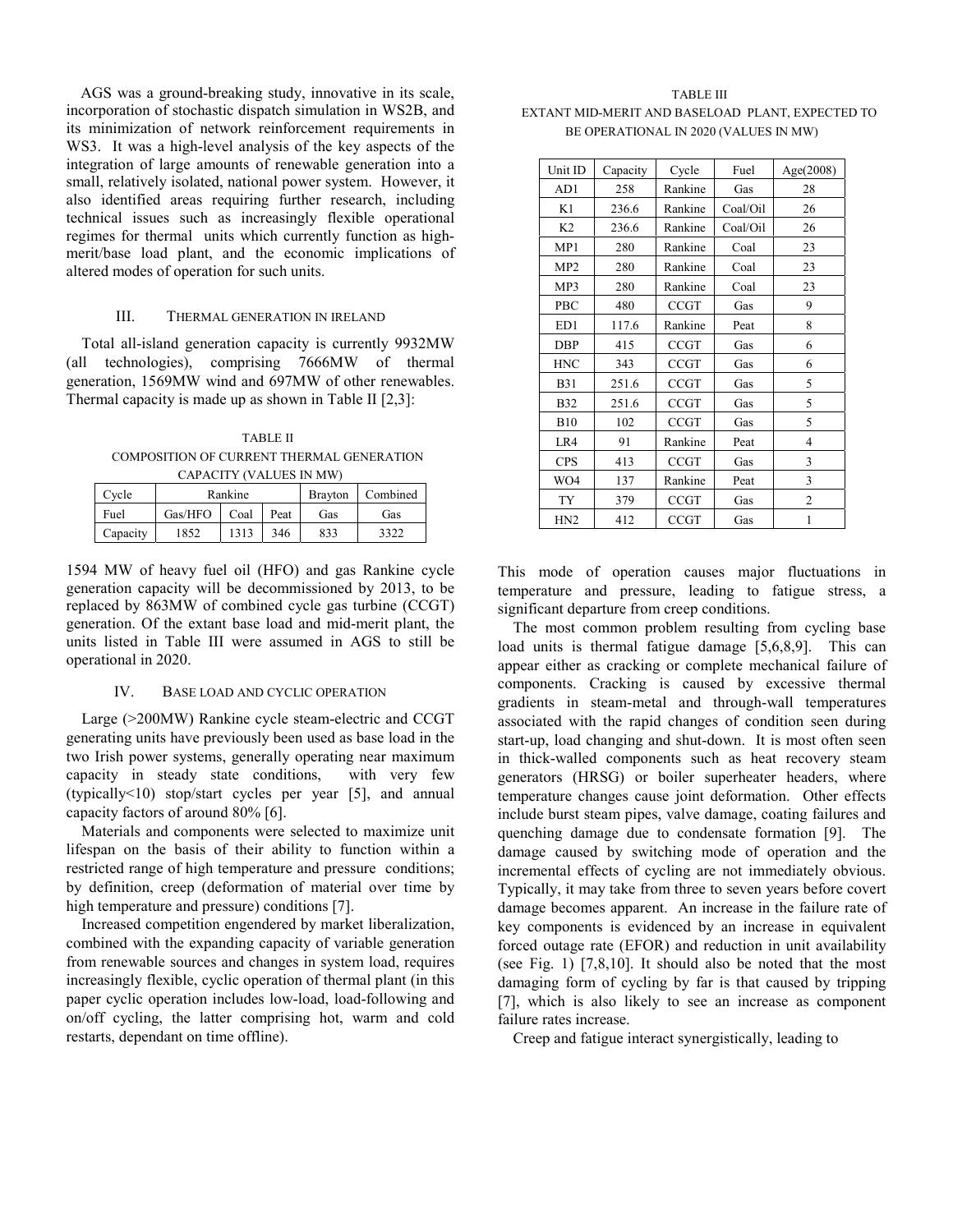accelerated ageing and premature component failure. This interaction can drastically reduce the lifespan of typical power plant steel (2.25Cr1Mo), as shown in Fig. 2. Refs [7] and [11] found that although the effects of cycling are cumulative, i.e., damage increases with each unit load cycle, it is not the incremental impact of cycling that has the greatest effect on the ageing profile and premature decommissioning of a power plant, but rather the change from operating in one mode to another (i.e., from base load to cycling), combined with the number of years that a unit has operated as base load. In other words, the longer a unit has operated as base load, the more damage is incurred when it changes to cycling.



Fig. 1. Cycling/FOR Correlation. Note the delay between peak levels of cycling and peak EFOR [7]



Fig. 2. Effect of creep/fatigue interaction on 2.25Cr1Mo steel [7,9]

#### V. OPERATIONAL MODES IN THE IRISH SYSTEM

Since the start of the SEM, base load-designed units have seen increased competition for merit order ranking, resulting in increased two-shifting and load-following modes of operation, particularly for older and smaller units. Table IV compares the annual capacity factors (CF) of the fourteen large (>200MW) thermal units expected to be operational in 2020, both for the first six months of the SEM using the PLEXOS [12] dispatch model (actual values normalized to annual values), and for 2020 as predicted in AGS. Although the dispatch models used in the SEM and AGS are different, they use the same plant characteristics dataset, and their results can be assessed to draw general conclusions. AGS used the WILMAR [13] (Wind Integration in Liberalized Electricity Markets) planning tool to stochastically model wind and wind-power generation forecast scenarios, system load, forced outages and reserve requirements for 2020. WILMAR was developed by the Risoe National Laboratory in Denmark and has been used to model the integration of large-scale wind power in Scandinavia and Germany. From the wind forecast scenarios, WILMAR generated a least cost scheduling model, which provided dispatch information for all thermal plant at hourly resolution. The time series data for P5, with 6GW of wind generation were analyzed by Ulster to establish the levels of cycling, low-load and load-following operation that conventional units were required to perform.

In the WILMAR 2020 dispatch model, coal units (K1 and 2; MP1, 2 and 3) saw an increase in CF, apparently moving towards base load operation, however a comparison of the number of starts required to achieve

TABLE IV COMPARISON OF ANNUAL CAPACITY FACTORS FOR 2007/8 (ACTUAL) AND 2020 (PREDICTED)

| Unit ID         | CF 2007/8 % | CF 2020 % | Change % |
|-----------------|-------------|-----------|----------|
| AD1             | 43.14       | 3.6       | $-83.4$  |
| K1              | 52.9        | 64.3      | $+21.6$  |
| K <sub>2</sub>  | 57.8        | 65.6      | $+13.5$  |
| MP1             | 73.2        | 74.5      | $+1.8$   |
| MP <sub>2</sub> | 58.2        | 70.8      | $+21.6$  |
| MP3             | 70.8        | 70.6      | $-0.3$   |
| PBC             | 73.1        | 40.9      | $-44.0$  |
| <b>DBP</b>      | 89.2        | 77.6      | $-13.0$  |
| <b>HNC</b>      | 69.1        | 50.4      | $-27.1$  |
| <b>B</b> 31     | 53.8        | 21.0      | $-61$    |
| <b>B32</b>      | 64.8        | 20.9      | $-67.7$  |
| <b>CPS</b>      | 85.1        | 64.4      | $-24.3$  |
| TY              | 81.5        | 62.6      | $-23.2$  |
| HN <sub>2</sub> | 81.3        | 81.7      | 0.5      |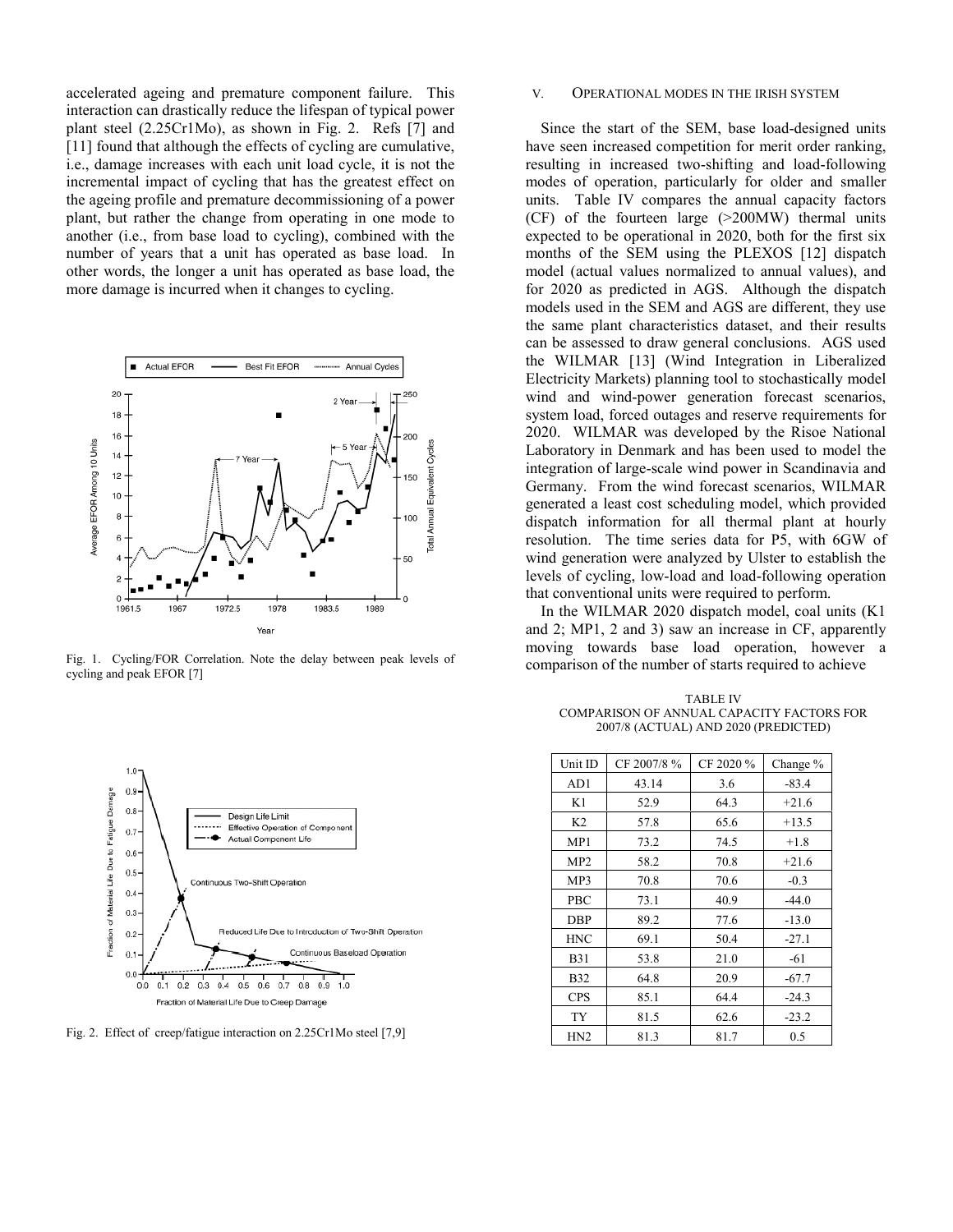this shows that K1 (111 starts) and K2 (106 starts) operated principally as mid-merit, two-shifting plant, while MP 1, 2 and 3 (11, 18 and 17 starts respectively) operated as near-base load (see section VII). AD1, the oldest unit on the system expected to be operational in 2020, also saw a dramatic change in operation from loadfollowing to peaking operation.

However, the greatest change in operation overall is seen in CCGT units. Figs 3 and 4 illustrate the increasingly flexible modes of operation demanded of CCGT plant in a high (6GW) wind penetration in comparison with today by plotting annual CF against total starts. Put simply, for most base load plant, more wind will mean operating outside design conditions, with more starts and lower CFs.

## **CCGTs diversity of operation 2007/8**



Fig. 3. Diversity of operational modes for CCGT units during the first 6 months of the SEM. Units clustered at the bottom right of the graph (PBC, HN2, TY, CPS and DBP) operated largely as base load (low starts, high CFs) during this period; B31, B32 and HNC were required to operate more flexibly.

Based on SEM metered generation data supplied by the Northern Ireland Authority for Utility Regulation (NIAUR).



Fig. 4. Increased diversity of operational modes for CCGT units as predicted by WILMAR for 2020, with 6GW of wind generation capacity. Notice that only HN2, DBP and possibly CPS could still be described as base load. Extensive two-shifting and even double two-shifting are required of PBC, HNC and TY. B31 and B32 are primarily used for load-following and reserve. Based on AGS data supplied by Risoe National Laboratory with the permission of The Department of Enterprise, Trade and Investment (DETI).

#### VI. ESTIMATES OF CYCLING COSTS

The principal cost effects of changing operational mode are seen in increases in capital expenditure for component replacement and maintenance costs, lower availability rates due to higher EFOR and outage time, prematurely degraded plant efficiency and higher heat rates [11]. Quantifying the degree to which individual units are affected by cycling is dependent on factors including generation technology, plant capacity, age, design, historical operation regimes and maintenance record [8].

Fuel and carbon costs are not included in any of the following estimates:

- *1)* Ref [7] estimated costs for hot and cold starts over an extremely wide range of plant size and type; a hot start is estimated to cost between  $\epsilon$ 3,100 for small units and up to  $\epsilon$ 70,000 for very large units, while a cold start is estimated to cost anything from  $E12,000$ to €390,000.
- *2)* Ref [7] also produced average costs for a 1,000MW coal unit as follows:
	- a. Hot start  $-63,000$
	- b. Warm start  $\epsilon$ 3,400
	- c. Cold start  $€55,000$
- *3)* Ref [11] estimated the range of costs for smaller coal units (148-280MW) at:
	- a. Hot start  $\text{\textsterling}5,400 \text{\textsterling}9,200$
	- b. Warm start  $c.f.12,000$
	- c. Cold start  $\text{\textsterling}12,000 \text{\textsterling}16,000$
- *4)* Research into costs for two-shifting CCGT units [9] based on increased manpower costs, heat rate deterioration, reduced availability, and modifications and maintenance, produced an estimated mean cost per cycle of c. $\epsilon$ 9,200 (All costs converted to  $\epsilon$  May 2008 values).

Using the Ref [7] mean values for small coal units and the Ref [9] estimate for two-shifting CCGT, conservative estimates for B31 (CCGT) and K1 (coal) for start-up costs alone for 2020 would be greater than  $\epsilon$ 1 Million each. Clearly these are very approximate figures, and should only be interpreted as broadly indicative, however, the implication is clear; whether through outages, repairs and replacement generation later; or modifications and other preventive action now, the cost of cycling base units is going to increase substantially.

#### VII. CONCLUSION

The impact on the Irish all-island system of increasingly flexible operation for base plant is already being felt. In the six months since the beginning of the SEM, older and smaller units have generally seen dramatic increases in cyclic operation as a result of being placed lower in the merit order